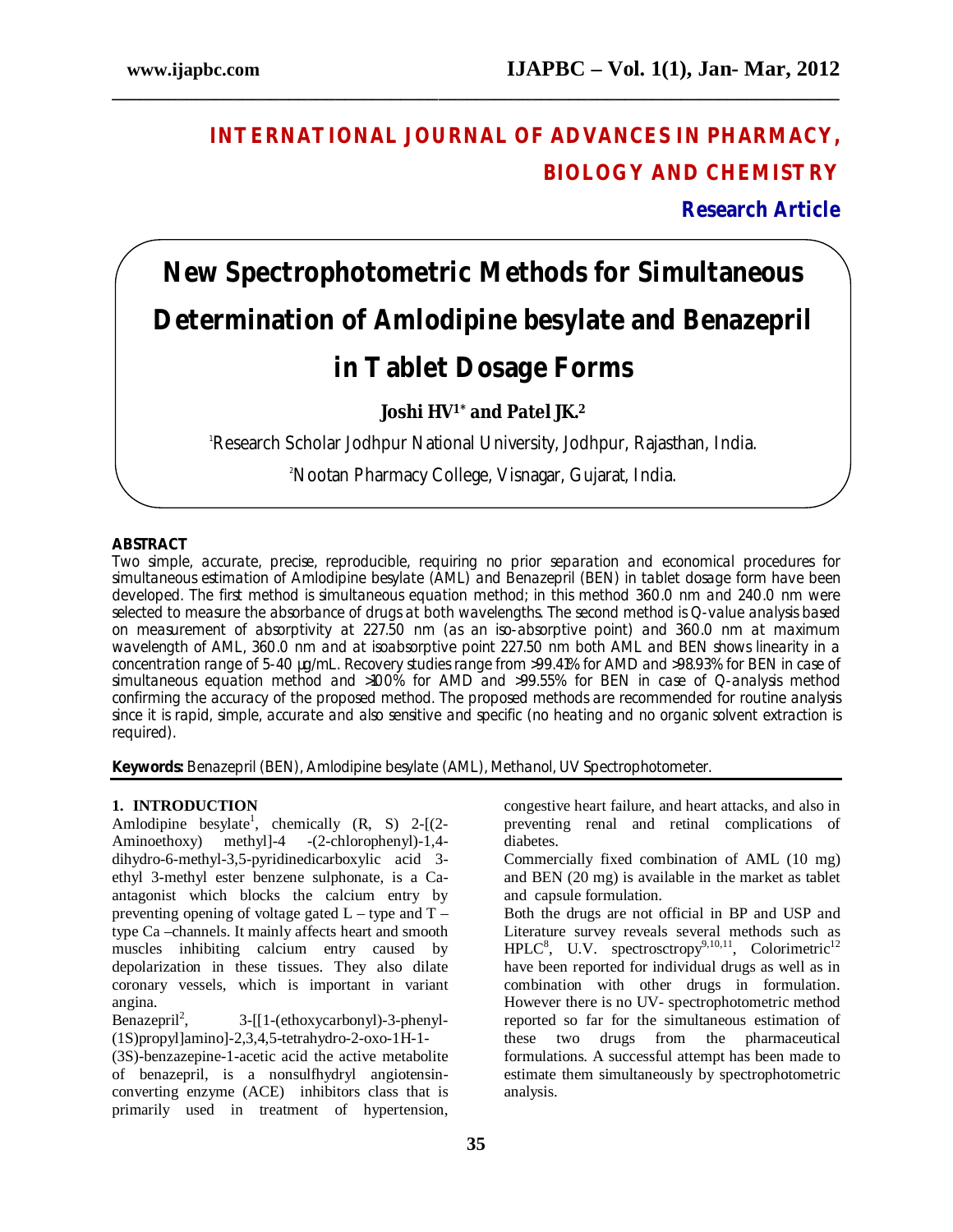#### **2. MATERIALS & METHODS EXPERIMENTAL**

A Shimadzu UV/Visible spectrophotometer (Model: UV1700) was employed with spectral bandwidth of 2nm and wavelength accuracy of  $\pm$  0.5 nm with automatic wavelength correction with a pair of 10mm quartz cells.

#### **3. MATERIALS AND REAGENTS**

Amlodipine besylate (Glenmark Pharmaceuticals Ltd.) Benazepril (Sun Pharmaceuticals) and Methanol – AR grade (Qualigens Fine Chemicals, Mumbai) were used in the study.

# **4. EXPERIMENTAL PROCEDURE Method I**

Two wavelengths selected for the method are 360.0 nm and 248.0 nm that are absorption maxima of AMD and BEN respectively in methanol. The stock solutions of both the drugs were further diluted separately with methanol to get a series of standard solutions of 5-40 µg /mL concentrations. The absorbances were measured at the selected wavelengths and absorptivities (A 1%, 1 cm) for both the drugs were determined as mean of six independent determinations. Concentrations in the sample were obtained by using following equations.

$$
Cx = (A_2ay_1 - A_1ay_2)/(ax_2ay_1 - ax_1ay_2)
$$
  
\n
$$
Cy = (A_1ax_2 - A_2ax_1)/(ax_2ay_1 - ax_1ay_2)
$$

Where  $A_1$  and  $A_2$  are absorbances of mixture at 360.0 nm and 248.0 nm respectively,  $ax_1$  and  $ax_2$  are absorptivities of AML at  $\lambda_1$  and  $\lambda_2$  respectively and ay<sub>1</sub> and ay<sub>2</sub> are absorptivities of BEN at at  $\lambda_1$  and  $\lambda_2$ respectively. Cx and Cy are concentration of AML and BEN respectively.

## **Analysis of tablet formulation**

Tablet sample solution was made as per the method described in Method – I and solution was diluted to get a final concentration equivalent to 10µg/ml of AML and  $20\mu\text{g/ml}$  of BEN (n=6) and from the overlain spectra the absorbances were measured at 360.0 nm for AML and 248.0 nm for BEN in spectrophotometric mode of an instrument. Amount of drug present in the sample solution was obtained from the simultaneous equation.

The results of analysis and statistical validation for the marketed tablet formulation are reported in Table-1 and Table-2 respectively. The results of recovery studies conducted by the addition of different amounts of pure drugs at 80%, 100% and 120% levels to a tablet solution were found to be satisfactory and are given in the Table-3.

## **Method II**

**\_\_\_\_\_\_\_\_\_\_\_\_\_\_\_\_\_\_\_\_\_\_\_\_\_\_\_\_\_\_\_\_\_\_\_\_\_\_\_\_\_\_\_\_\_\_\_\_\_\_\_\_\_\_\_\_\_\_\_\_\_\_\_\_\_\_\_\_\_\_\_\_\_\_\_\_\_\_**

Absorption ratio method uses ratio of absorbances at two selected wavelengths, one of which is an 'Isoabsorptive point' and other being the  $\lambda_{\text{max}}$  of one of the two components. From the overlain spectra (fig 1) of the two drugs it is evident that AML and BEN shows iso absorptive point at 227.50 nm and the  $\lambda_{\text{max}}$ of AML is at 360.5 nm. Hence the two wavelengths selected are 227.50 nm and 360.5 nm.

Six standard solutions of each drug having concentrations 5, 10, 20,30, 40, 50µg/ml were prepared separately in methanol and absorbances at 227.50 nm and 360.5 nm were measured and absorptivity coefficients were calculated using calibration curve. Mixed standards containing 10µg/ml for AML and 20µg/ml (n=6) for BEN were prepared and absorbances at 227.50 nm and 360.5 nm were measured. From the absorbance values the concentration of drug in the pure mixed standard was determined using following formula,

For AML,

$$
C_1 = Q_0 - Q_2 / Q_1 - Q_2 x A/a_1
$$

For BEN,

$$
C_2 = Q_0 - Q_1 / Q_2 - Q_1 x A/a_2
$$

Where,

 $Q_0$  = Absorbance of mixed standard at 227.50 nm/absorbance of mixed standard at360.5nm

 $Q_1$  = Absorbance of AML 227.50 nm / Absorbance of AML 360.5

 $Q_2$  = Absorbance of BEN 227.50 nm / Absorbance of BEN at 360.5nm

 $A = Absorbance$  of mixed standard at isoabsorptive point

 $a_2$  and  $a_2$  = Absorptivities of AML and BEN respectively.

## **Analysis of tablet formulation:**

Twenty tablets were weighed and ground to a fine power. An accurately weighed powder sample equivalent to 10 mg of AML and 20 mg of BEN was transferred to a 100 ml volumetric flask, dissolved in methanol and volume was made up to the mark with methanol. The solution was kept for the sonication for 20 minutes, filtered through Whatmann filter paper No. 41. Aliquot of this solution was diluted to produce the concentration of 10µg/ml for AML and  $20\mu\text{g/ml}$  for BEN (n=6). The absorbances of sample solutions at 300.00 nm and 360.5 nm were measured and amount of drug present in the sample solution was calculated in the same manner as that of pure mixed standard solution.

The results of analysis and statistical validation for the marketed tablet formulation are reported in Table-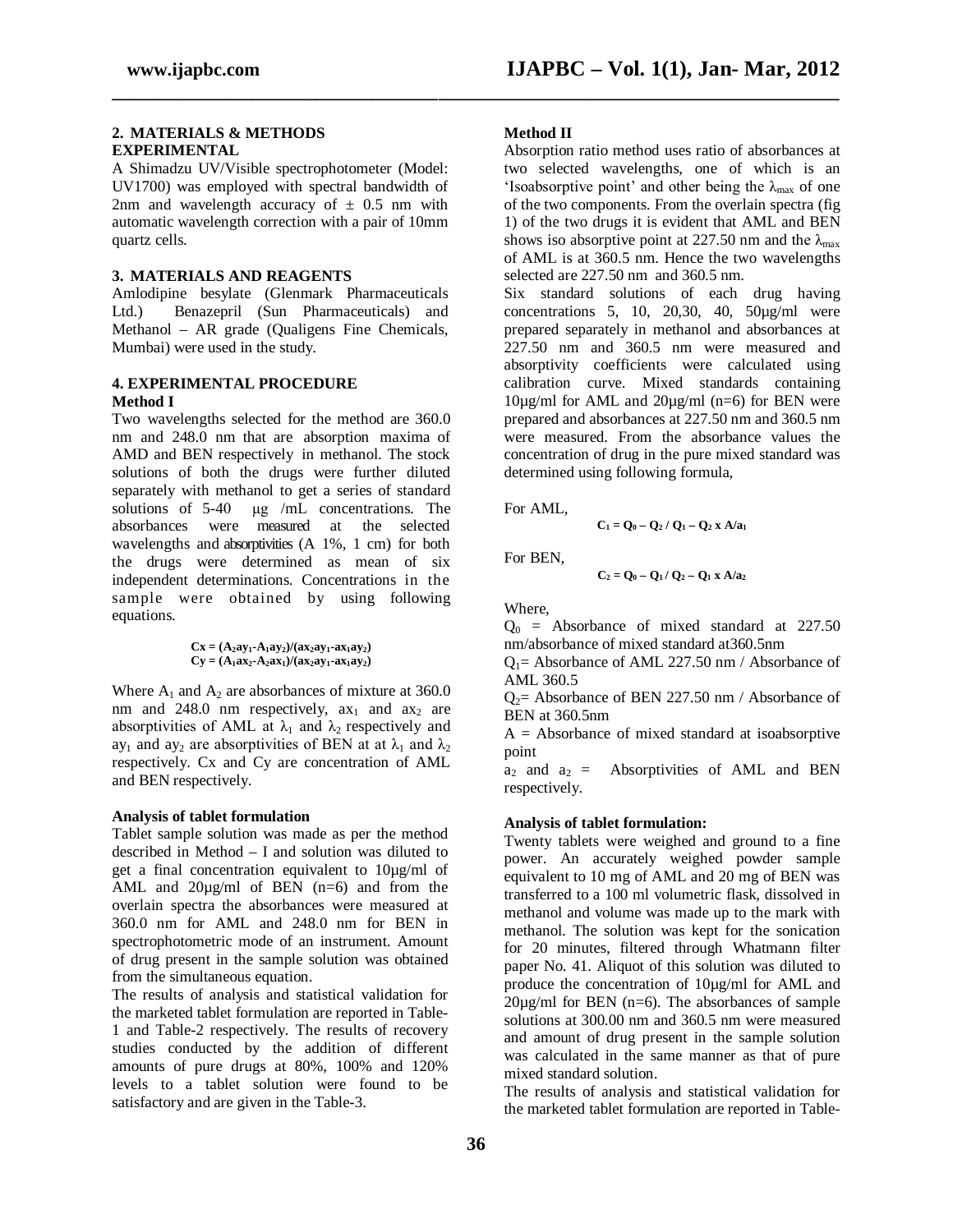1 and Table-2 respectively. The results of recovery studies conducted by the addition of different amounts of pure drugs at 80%, 100% and 120% levels to a tablet solution were found to be satisfactory and are given in the Table-3.

#### **5. RESULT AND DISCCUSION**

The absorption ratio method, also called as Q – analysis, employs the absorption ratio at two selected wavelengths and can be employed for the routine analysis of the two drugs in the combined dosage forms using simple instrument unlike the second method, which requires more accuracy. Second method is used to eliminate the spectral interference from one of the two drugs as the wavelength for estimation of the other drug. This method requires spectral data processing and hence can be performed

only on recording spectrophotometers with such facilities.

The amount found from the proposed methods was in good agreement with the label claim of the formulation. Also the value of standard deviation and coefficient of variation calculated were satisfactorily low, indicating the suitability of the proposed methods for the routine estimation of tablet dosage forms.

#### **ACKNOWLEDGEMENTS**

Author wishes to thanks to Nootan Pharmacy College, Visnagar for providing the Instrumental and Chemicals facility. Authors are also thankful to Sun Pharmaceuticals PVT LTD, Baroda and Glenmark Pharmaceuticals LTD, Mumbai for providing the gift samples of Beninopril and Amlodipine Besylate respectively.

| <b>Table1: Analysis of tablet formulation</b>         |                        |            |     |            |      |            |                      |            |                       |            |                |            |  |
|-------------------------------------------------------|------------------------|------------|-----|------------|------|------------|----------------------|------------|-----------------------|------------|----------------|------------|--|
| Method                                                | Label claim $(mg/tab)$ |            |     |            |      | (mg/tab)   | <b>Amount Found*</b> |            | Label claim<br>$($ %) |            |                |            |  |
|                                                       | Τ1                     |            | T2  |            |      |            | T <sub>2</sub>       |            | T1                    |            | T <sub>2</sub> |            |  |
|                                                       | AML                    | <b>BEN</b> | AML | <b>BEN</b> | AML  | <b>BEN</b> | AML                  | <b>BEN</b> | AML                   | <b>BEN</b> | AML            | <b>BEN</b> |  |
|                                                       | 10                     | 20         | 10  | 20         | 9.59 | 19.65      | 10.21                | 19.59      | 99.66                 | 99.54      | 101.12         | 99.87      |  |
|                                                       | 10                     | 20         | 10  | 20         | 9.88 | 20.08      | 9.91                 | 20.06      | 99.97                 | 100.11     | 100.33         | 100.09     |  |
| $\mathbf{P1} = \mathbf{I}$ otrol (Novertic Indie Ltd) |                        |            |     |            |      |            |                      |            |                       |            |                |            |  |

**\_\_\_\_\_\_\_\_\_\_\_\_\_\_\_\_\_\_\_\_\_\_\_\_\_\_\_\_\_\_\_\_\_\_\_\_\_\_\_\_\_\_\_\_\_\_\_\_\_\_\_\_\_\_\_\_\_\_\_\_\_\_\_\_\_\_\_\_\_\_\_\_\_\_\_\_\_\_**

**T1** = Lotrel (Novartis India Ltd)  **T2** = AMACE-BP (Systopic Pvt. Ltd)

#### **Table 2: Statistical validation of tablet formulation**

| <b>Method</b> | <b>Standard Deviation</b> |            |        |            |      |            | % coefficient of variation |            | <b>Standard error</b> |            |         |            |  |
|---------------|---------------------------|------------|--------|------------|------|------------|----------------------------|------------|-----------------------|------------|---------|------------|--|
|               |                           |            | ጥኅ     |            | ᠇᠇   |            | mo.                        |            |                       |            | T٦      |            |  |
|               | AML                       | <b>BEN</b> | AML    | <b>BEN</b> | AMI. | <b>BEN</b> | AML                        | <b>BEN</b> | AML                   | <b>BEN</b> | AML     | <b>BEN</b> |  |
|               | 0.1245                    | 0.1980     | 0.0569 | 0.0621     | 0.55 | 0.26       | 0.96                       | 0.85       | 0.0210                | 0.0256     | 0.01957 | 0.0265     |  |
|               | 0.0965                    | 0.0854     | 0.5715 | 0.0841     | 0.39 | 0.41       | 0.57                       | 0.55       | 0.01585               | 0.0854     | 0.02333 | 0.0244     |  |

**Table 3: Statistical validation of recovery studies**

| <b>Method</b> | Type of         |                       | Mean       |                |            | Coefficient of variation* |            |                |            | <b>Standard Error*</b> |              |                |            |
|---------------|-----------------|-----------------------|------------|----------------|------------|---------------------------|------------|----------------|------------|------------------------|--------------|----------------|------------|
|               | <b>Recovery</b> | $\pm$ SD <sup>*</sup> |            |                |            |                           |            |                |            |                        |              |                |            |
|               | in $%$          | T1                    |            | T <sub>2</sub> |            | T1                        |            | T <sub>2</sub> |            | T1                     |              | T <sub>2</sub> |            |
| I             |                 | AML                   | <b>BEN</b> | AML            | <b>BEN</b> | AML                       | <b>BEN</b> | AML            | <b>BEN</b> | AML                    | <b>BEN</b>   | AML            | <b>BEN</b> |
|               | 80              | 99.23                 | 99.54      | 100.38         | 99.50      | 99.26                     | 99.54      | 100.83         | 99.50      | $99.13 \pm$            | 99.86        | 99.36          | 99.25      |
|               |                 | $\pm 0.13$            | $\pm 0.13$ | $\pm 0.83$     | $\pm 0.43$ | $\pm 0.21$                | $\pm 0.25$ | $\pm 0.52$     | $\pm 0.43$ | 0.62                   | $\pm 0.43$   | $\pm 0.14$     | $\pm 0.41$ |
|               | 100             | 99.87                 | 99.80      | 101.46         | 99.97      | 99.82                     | 100.52     | $99.76 \pm$    | 99.97      | $99.26 \pm$            | 99.65        | 99.86          | 99.17      |
|               |                 | $\pm 0.21$            | $\pm 0.15$ | $\pm 0.77$     | $\pm 0.37$ | $\pm 0.19$                | $\pm 0.25$ | 0.31           | $\pm 0.37$ | 0.21                   | $\pm 0.37$   | $\pm 0.17$     | $\pm 0.17$ |
|               | 120             | 100.10                | 100.07     | 100.61         | 100.09     | 100.2                     | 100.06     | 99.16          | 100.10     | 99.36                  | 100.10       | 100.08         | 100.09     |
|               |                 | $\pm 0.21$            | $\pm 0.21$ | $\pm 1.15$     | $\pm 0.43$ | $1 \pm 0.21$              | $\pm 0.19$ | $\pm 0.27$     | $\pm 0.12$ | $\pm 0.27$             | $\pm 0.2179$ | $\pm 0.21$     | $\pm 0.11$ |
|               | 80              | 100.00                | 100.05     | 100.06         | 99.65      | 99.69                     | 100.20     | 99.23          | 100.09     | 99.65                  | 100.00       | 99.87          | 99.65      |
| П             |                 | $\pm 0.52$            | $\pm 0.12$ | $\pm 0.23$     | $\pm 0.58$ | $\pm 0.51$                | $\pm 0.12$ | $\pm 0.19$     | $\pm 0.52$ | $\pm 0.19$             | $\pm 0.5292$ | $\pm 0.29$     | $\pm 0.57$ |
|               | 100             | 100.26                | 100.09     | 99.96          | 100.08     | 99.68                     | 100.26     | 100.20         | 100.26     | 100.09                 | 100.26       | 100.26         | 99.56      |
|               |                 | $\pm 0.32$            | $\pm 0230$ | $\pm 0.20$     | $\pm 0.24$ | $\pm 0.56$                | $\pm 0.35$ | $\pm 0.32$     | $\pm 0.30$ | $\pm 0.21$             | $\pm 0.3055$ | $\pm 0.30$     | $\pm 0.26$ |
|               | 120             | 99.87                 | 99.87      | 100.10         | 99.68      | 100.9                     | 99.58      | 99.09          | 99.87      | 100.23                 | 99.87        | 100.23         | 99.68      |
|               |                 | $\pm 0.30$            | $\pm 0.30$ | $\pm 0.17$     | $\pm 0.35$ | $1 \pm 0.18$              | $\pm 0.51$ | $\pm 0.21$     | $\pm 0.30$ | $\pm 0.25$             | $\pm 0.3055$ | $\pm 0.55$     | $\pm 0.39$ |